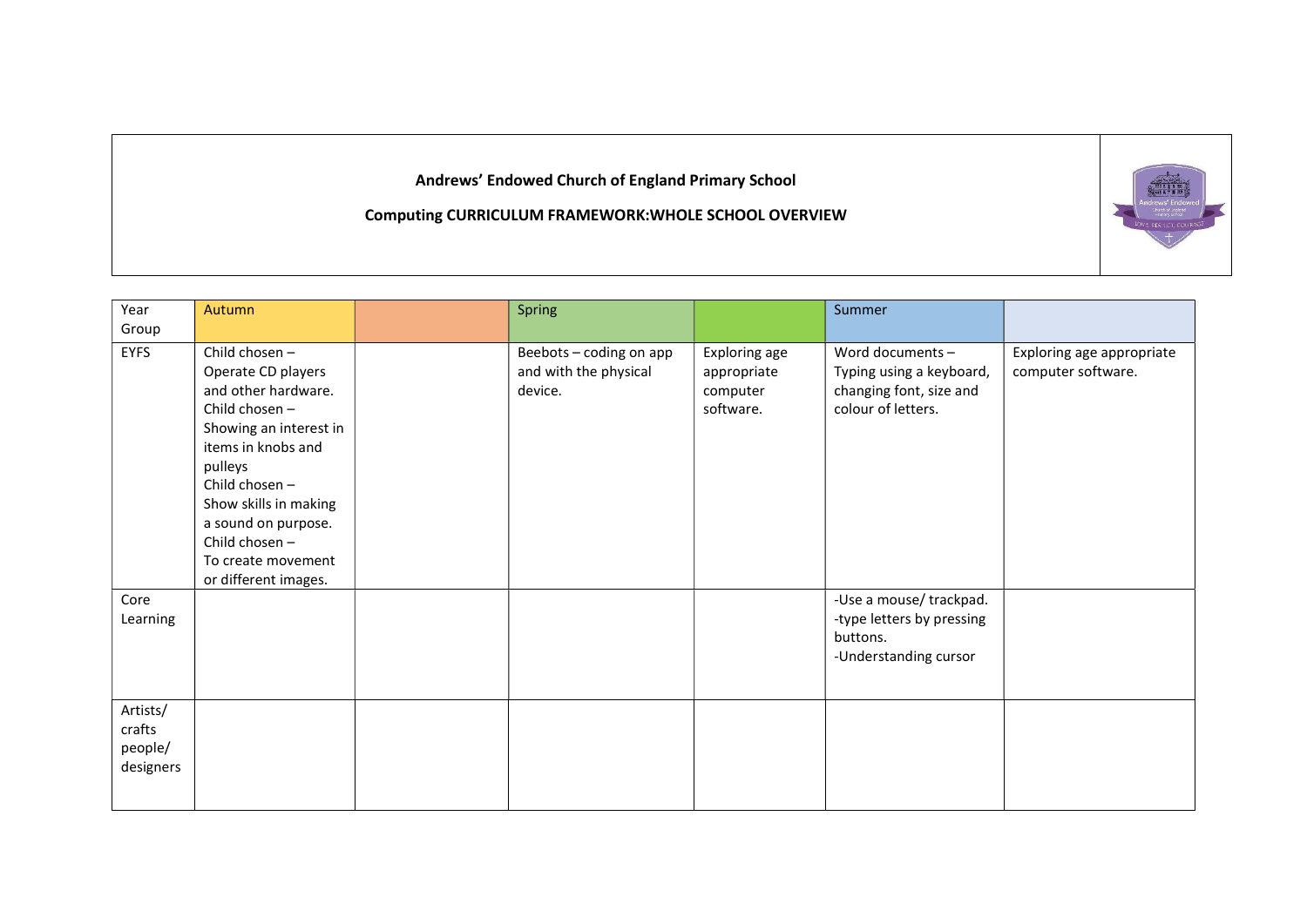| Year             | Autumn                                                                                                                                                                                                                                                                                                                                                                                                                                         |                                                                                                                                                                                                                                                                                                                                                                                                                                        | Spring                                                                                                                                                                                                                                                                                                                                                                                                                                                                                                                                     |                                                                                                                                                                                                                                                                                                                                                                                                                                                                                                                                                                                                                                                                          | Summer                                                                                                                                                                                                                                                                                                                                                       |                                                                                                                                                                                                                                                                                                                                                                                                                                                                                                                                                       |
|------------------|------------------------------------------------------------------------------------------------------------------------------------------------------------------------------------------------------------------------------------------------------------------------------------------------------------------------------------------------------------------------------------------------------------------------------------------------|----------------------------------------------------------------------------------------------------------------------------------------------------------------------------------------------------------------------------------------------------------------------------------------------------------------------------------------------------------------------------------------------------------------------------------------|--------------------------------------------------------------------------------------------------------------------------------------------------------------------------------------------------------------------------------------------------------------------------------------------------------------------------------------------------------------------------------------------------------------------------------------------------------------------------------------------------------------------------------------------|--------------------------------------------------------------------------------------------------------------------------------------------------------------------------------------------------------------------------------------------------------------------------------------------------------------------------------------------------------------------------------------------------------------------------------------------------------------------------------------------------------------------------------------------------------------------------------------------------------------------------------------------------------------------------|--------------------------------------------------------------------------------------------------------------------------------------------------------------------------------------------------------------------------------------------------------------------------------------------------------------------------------------------------------------|-------------------------------------------------------------------------------------------------------------------------------------------------------------------------------------------------------------------------------------------------------------------------------------------------------------------------------------------------------------------------------------------------------------------------------------------------------------------------------------------------------------------------------------------------------|
| Group            |                                                                                                                                                                                                                                                                                                                                                                                                                                                |                                                                                                                                                                                                                                                                                                                                                                                                                                        |                                                                                                                                                                                                                                                                                                                                                                                                                                                                                                                                            |                                                                                                                                                                                                                                                                                                                                                                                                                                                                                                                                                                                                                                                                          |                                                                                                                                                                                                                                                                                                                                                              |                                                                                                                                                                                                                                                                                                                                                                                                                                                                                                                                                       |
| Y1               | <b>Computing systems</b><br>and Networks<br>Technology around<br>us.<br>National Centre for<br><b>Computing Education</b><br>Planning                                                                                                                                                                                                                                                                                                          | <b>Programming A</b><br>Moving a robot<br>National Centre for<br><b>Computing Education</b><br>Planning                                                                                                                                                                                                                                                                                                                                | <b>Creating Media</b><br><b>Digital Painting</b><br>National Centre for<br><b>Computing Education</b><br>Planning                                                                                                                                                                                                                                                                                                                                                                                                                          | Coding<br>CS Fundamentals for<br>Elementary<br>Course A<br>12 lessons                                                                                                                                                                                                                                                                                                                                                                                                                                                                                                                                                                                                    | Data and<br><b>Information</b><br><b>Grouping Data</b><br>National Centre for<br>Computing<br><b>Education Planning</b>                                                                                                                                                                                                                                      | <b>Creating Media</b><br><b>Digital Writing</b><br>National Centre for<br><b>Computing Education</b><br>Planning                                                                                                                                                                                                                                                                                                                                                                                                                                      |
| Core<br>Learning | - become familiar<br>with the term<br>'technology'<br>- classify what is and<br>what is not<br>technology in<br>school.<br>- get to know the<br>main parts of a<br>desktop or laptop<br>computer. They will<br>practise turning on<br>and logging in to a<br>computer. The<br>learners will apply<br>their knowledge of<br>the different parts<br>of a computer, to<br>complete a mouse-<br>based task.<br>To use a mouse in<br>different ways | -To undersatand<br>what a fllor robot is.<br>- direction<br>command buttons,<br>as well as the 'clear<br>memory' and 'run<br>program' buttons.<br>- work with a<br>partner to give and<br>follow instructions.<br>- focus on<br>programming the<br>floor robot to<br>move forwards and<br>backwards.<br>- the robot moves<br>forwards and<br>backwards a fixed<br>distance, showing<br>robots follow a<br>clear, fixed<br>command in a | -To use the freehand<br>tools available for<br>digital painting.<br>- to the line and shape<br>tools and revisits the fill<br>and undo tools used for<br>digital painting.<br>- learners to a range of<br>shape tools.<br>Learners create their<br>own digital painting in<br>the style of an artist.<br>-To choose for myself the<br>best tools to create a<br>piece of artwork.<br>- select appropriate<br>colours, brush sizes,<br>and brush tools to<br>independently.<br>- compare their<br>preferences when<br>creating paintings on | -Learn to drag and drop<br>-develop sequential<br>algorithms to move a<br>squirrel character from<br>one side of a maze to the<br>acorn at the other side.<br>To do this they will stack<br>code blocks together in a<br>linear sequence.<br>-use their newfound<br>programming skills in<br>more complicated ways<br>to navigate a tricky<br>course with BB-8.<br>-practice loops in<br>programming puzzles<br>where the goal is to help<br>the squirrel reach the<br>acorn.<br>-learn to draw images by<br>looping simple sequences<br>of instructions. Here,<br>loops are creating<br>patterns. At the end of<br>lesson 10, students will<br>create their own images. | -describe objects<br>using labels.<br>-I can match<br>objects to groups<br>-I can identify the<br>label for a group<br>of objects<br>- to count a small<br>number of<br>objects before<br>they grouping<br>them<br>-Tehn count<br>groups of objects<br>with the same<br>label.<br>-Understand that<br>computers are<br>not intelligent,<br>and require input | -familiarise themselves<br>with a word processor<br>and think about how<br>they might use this<br>application in the future<br>- adding text to their<br>page by pressing keys on<br>a keyboard.<br>- To add and remove<br>text on a computer<br>- use the Caps Lock key<br>to add capital letters to<br>their writing and will<br>begin thinking about<br>how to use this<br>successfully. Learners<br>will match simple<br>descriptions to the<br>related keys.<br>- exploring the different<br>buttons available on the<br>toolbar in more detail, |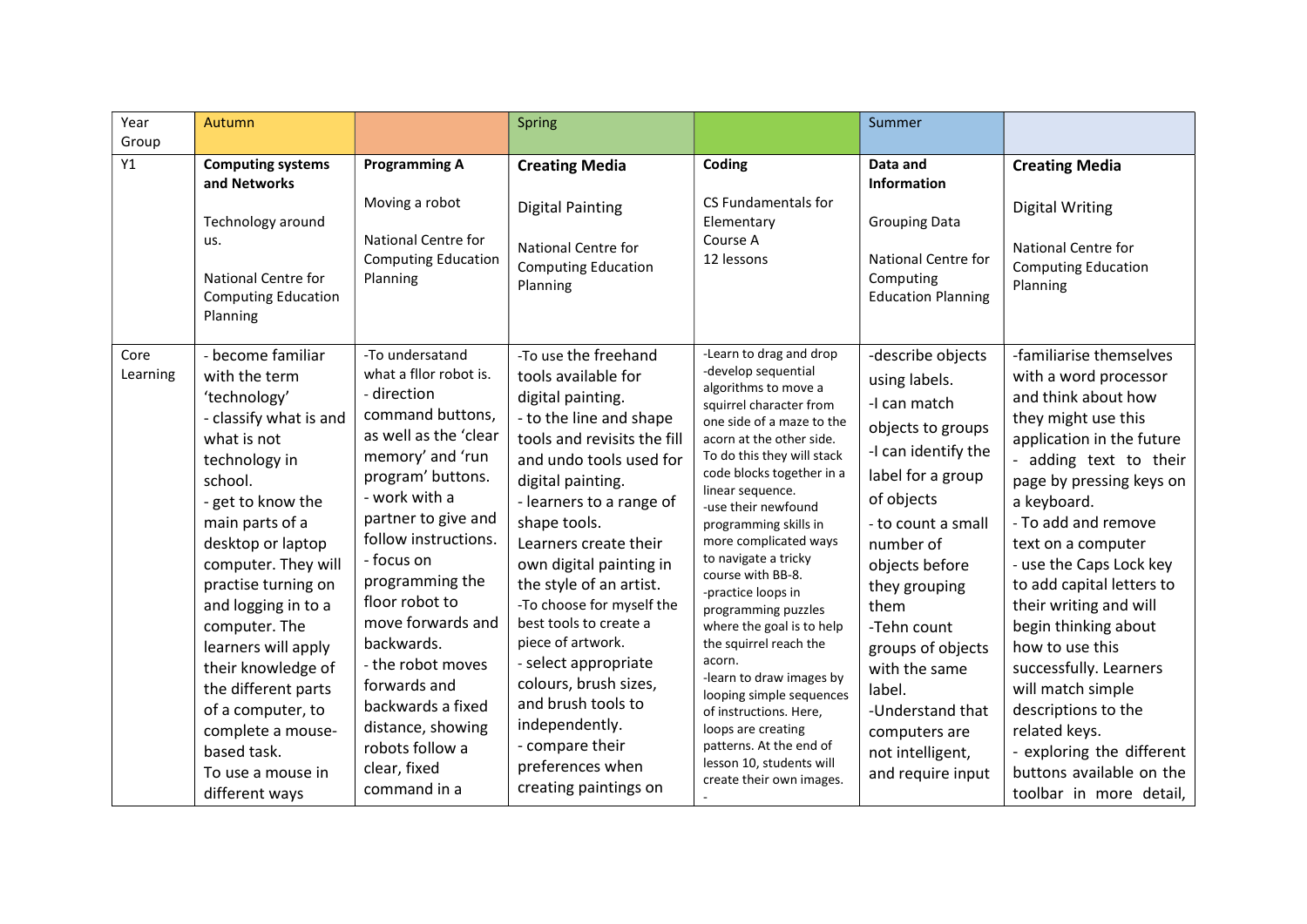| I can use a mouse to | precise and                          | computers and on | from humans to                       | and use these to change  |
|----------------------|--------------------------------------|------------------|--------------------------------------|--------------------------|
| open a program       | repeatable way.                      | paper.           | perform tasks.                       | their own text.          |
| I can click and drag | - use 'left turn' and                |                  | -To describe the                     | -I can select a word by  |
| to make objects on   | 'right turn'                         |                  | properties of an                     | double-clicking          |
|                      | commands along                       |                  | object in many                       | -I can select all of the |
| a screen             | with 'forwards' and                  |                  | different ways.<br>-To count objects | text by clicking and     |
| -I can use a mouse   | 'backwards'                          |                  | with the same                        |                          |
| to create a picture  | commands                             |                  | properties.                          | dragging                 |
| To use a keyboard    | - create their                       |                  | -Compare groups of                   | I can change the font    |
| to type on a         | programs through                     |                  | objects.                             | - I can use 'Undo' to    |
| computer             | trial and error,                     |                  | - decide how to                      | remove changes           |
| I can say what a     | before moving on                     |                  | group objects to                     |                          |
| keyboard is for      | to planning out                      |                  | answer questions.                    |                          |
| I can type my name   | their programs.                      |                  |                                      |                          |
| on a computer        | - predict where                      |                  |                                      |                          |
| I can save my work   | given programs will                  |                  |                                      |                          |
| to a file            | move the robot to                    |                  |                                      |                          |
| To use the keyboard  | - decide what their                  |                  |                                      |                          |
| to edit text         | program will do.                     |                  |                                      |                          |
| I can open my work   | They will then                       |                  |                                      |                          |
| from a file          | create their                         |                  |                                      |                          |
| I can use the arrow  | program and test it<br>on the robot. |                  |                                      |                          |
| keys to move the     | - to plan routes                     |                  |                                      |                          |
| cursor               | around a mat                         |                  |                                      |                          |
| I can delete letters | before they start to                 |                  |                                      |                          |
|                      | write programs for                   |                  |                                      |                          |
|                      | those routes.                        |                  |                                      |                          |
|                      | -There is more                       |                  |                                      |                          |
|                      | than one way to                      |                  |                                      |                          |
|                      | solve a problem.                     |                  |                                      |                          |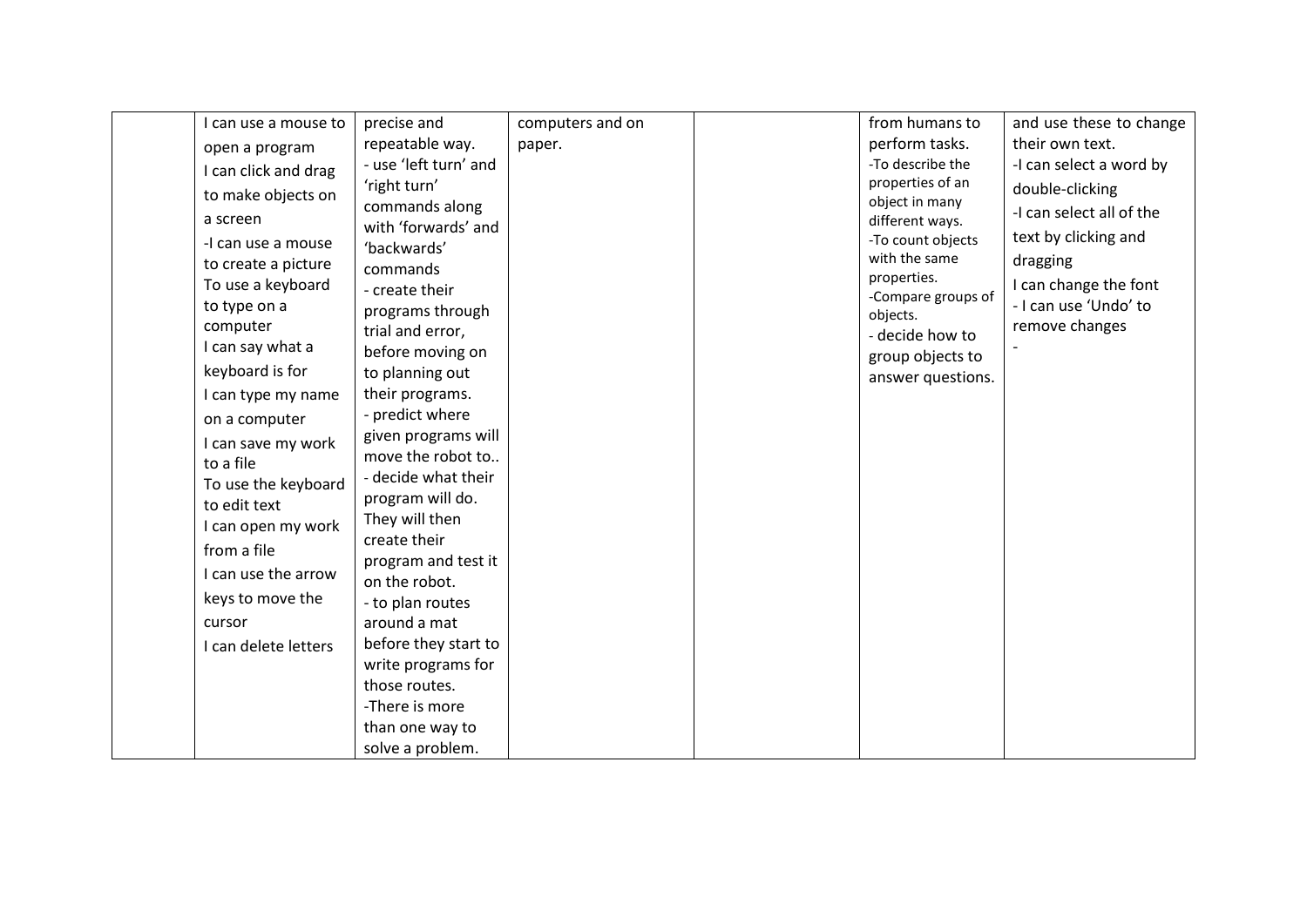| Year             | Autumn                                                                                                                                                                                                                                                                                                                                                                                                    |                                                                                                                                                                                                                                                                                                                                                 | Spring                                                                                                                                                                                                                                                                                                                                                                                             |                                                                                                                                                                                                                                                                                                                     | Summer                                                                                                                                                                                                                                                                                                                                                                                                                         |                                                                                                                                                                                                                                                                                                                                                                                                                                                                       |
|------------------|-----------------------------------------------------------------------------------------------------------------------------------------------------------------------------------------------------------------------------------------------------------------------------------------------------------------------------------------------------------------------------------------------------------|-------------------------------------------------------------------------------------------------------------------------------------------------------------------------------------------------------------------------------------------------------------------------------------------------------------------------------------------------|----------------------------------------------------------------------------------------------------------------------------------------------------------------------------------------------------------------------------------------------------------------------------------------------------------------------------------------------------------------------------------------------------|---------------------------------------------------------------------------------------------------------------------------------------------------------------------------------------------------------------------------------------------------------------------------------------------------------------------|--------------------------------------------------------------------------------------------------------------------------------------------------------------------------------------------------------------------------------------------------------------------------------------------------------------------------------------------------------------------------------------------------------------------------------|-----------------------------------------------------------------------------------------------------------------------------------------------------------------------------------------------------------------------------------------------------------------------------------------------------------------------------------------------------------------------------------------------------------------------------------------------------------------------|
| Group            |                                                                                                                                                                                                                                                                                                                                                                                                           |                                                                                                                                                                                                                                                                                                                                                 |                                                                                                                                                                                                                                                                                                                                                                                                    |                                                                                                                                                                                                                                                                                                                     |                                                                                                                                                                                                                                                                                                                                                                                                                                |                                                                                                                                                                                                                                                                                                                                                                                                                                                                       |
| Y2               | <b>Computing systems</b><br>and Networks<br>IT around us                                                                                                                                                                                                                                                                                                                                                  | <b>Programming A</b><br>Robot Algorithms<br>National Centre for                                                                                                                                                                                                                                                                                 | <b>Programming / Coding</b><br>CS Fundamentals for<br>Elementary<br>Course B                                                                                                                                                                                                                                                                                                                       | <b>Creating Media</b><br>Digital<br>Photography                                                                                                                                                                                                                                                                     | Data and information<br>Pictograms<br>National Centre for                                                                                                                                                                                                                                                                                                                                                                      | <b>Creating Media</b><br><b>Making Music</b><br>National Centre for                                                                                                                                                                                                                                                                                                                                                                                                   |
|                  | National Centre for<br><b>Computing Education</b><br>Planning                                                                                                                                                                                                                                                                                                                                             | <b>Computing Education</b><br>Planning                                                                                                                                                                                                                                                                                                          | 12 lessons<br>Drawing poster on pic art                                                                                                                                                                                                                                                                                                                                                            | <b>National Centre</b><br>for Computing<br>Education<br>Planning                                                                                                                                                                                                                                                    | <b>Computing Education</b><br>Planning                                                                                                                                                                                                                                                                                                                                                                                         | <b>Computing Education</b><br>Planning                                                                                                                                                                                                                                                                                                                                                                                                                                |
| Core<br>Learning | - identify devices<br>that are computers<br>and consider how IT<br>can help them both<br>at school and<br>beyond.<br>- consider common<br>uses of information<br>technology in a<br>context.<br>- identify examples<br>of IT and be able to<br>explain the purpose<br>of different<br>examples of IT in<br>the school setting.<br>- explore IT in<br>environments<br>beyond school,<br>including home and | - To describe a<br>series of<br>instructions as a<br>sequence<br>- To explain what<br>happens when we<br>change the order<br>of instructions<br>- I can use an<br>algorithm to<br>program a<br>sequence on a<br>floor robot<br>- use logical<br>reasoning to make<br>predictions. They<br>will follow a<br>program step by<br>step and identify | -Develop sequential<br>algorithms to move a bird<br>from one side of a maze<br>to the pig at the other<br>side. To do this they will<br>stack code blocks<br>together in a linear<br>sequence.<br>-continue to develop<br>sequential algorithms.<br>-Debugging<br>-Use Loops<br>-draw images by looping<br>simple sequences of<br>instructions. Here,<br>students use loops to<br>create patterns. | - many devices<br>can be used to<br>take<br>photographs. In<br>the lesson,<br>learners begin<br>to capture their<br>own<br>photographs.<br>- explore taking<br>photographs in<br>both portrait<br>and landscape<br>formats and<br>explore the<br>reasons why a<br>photographer<br>may favour one<br>over the other. | To recognise that we<br>can count and<br>compare objects using<br>tally charts<br>- create pictograms<br>manually and then<br>progress to creating<br>them using a<br>computer. Learners<br>will begin to<br>understand the<br>advantages of using<br>computers rather than<br>manual methods to<br>create pictograms.<br>- think about the<br>importance of<br>effective data<br>collection and will<br>consider the benefits | To say how music can<br>make us feel - use a<br>musical description<br>word bank to describe<br>how this music<br>generates emotions.<br>- create patterns and<br>use those patterns as<br>rhythms. They will use<br>untuned percussion<br>instruments and<br>computers to hear the<br>different rhythm<br>patterns that they<br>create.<br>- explore how music can<br>be used in different<br>ways to express<br>emotions and to trigger<br>their imaginations. They |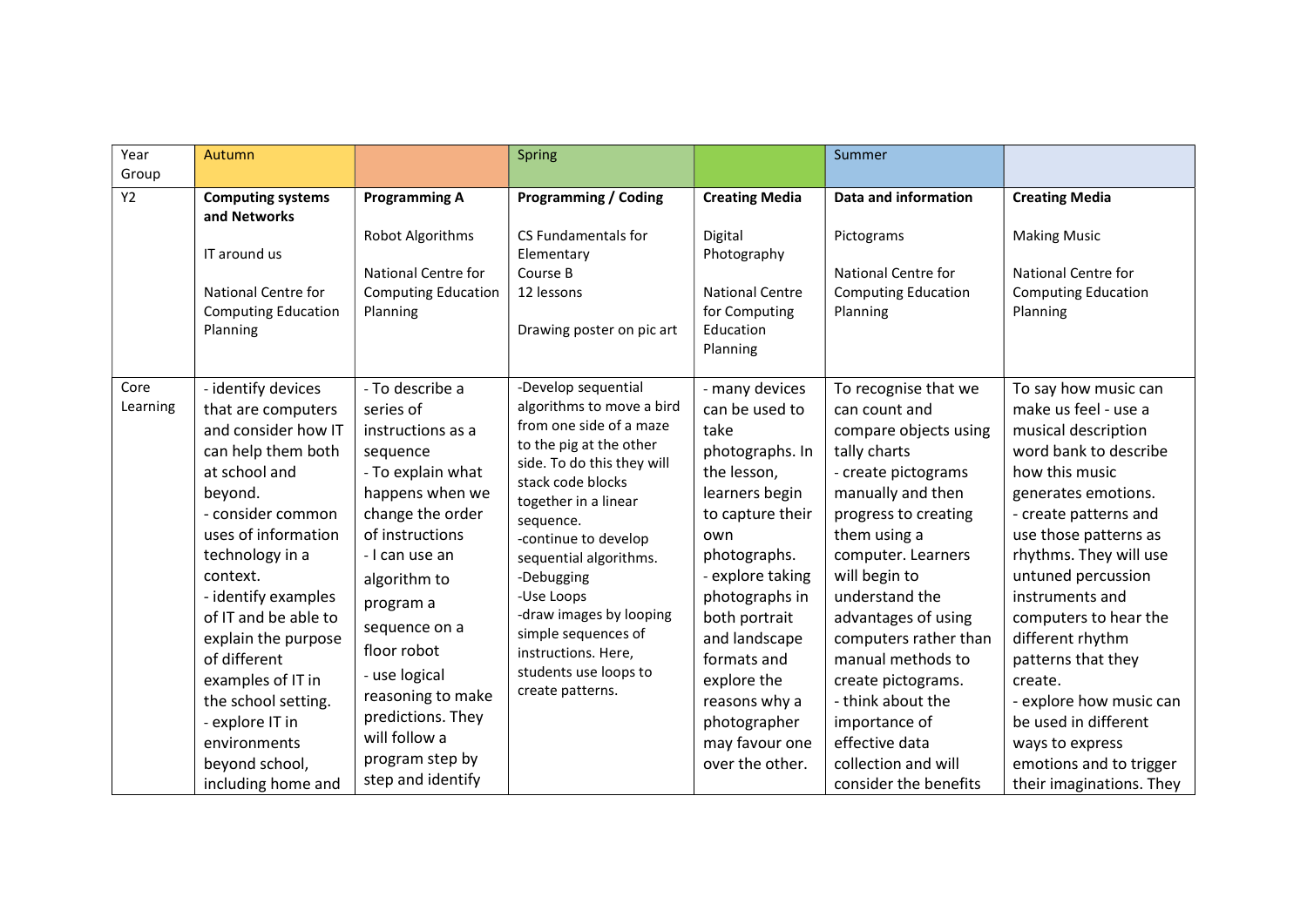| familiar places such | what the outcome     | - learners       | of different data        | will experiment with the |
|----------------------|----------------------|------------------|--------------------------|--------------------------|
| as shops.            | will be.             | discover what    | collection methods.      | pitch of notes to create |
| - explore the        | - Learners will      | constitutes      | They will collect data   | their own piece of       |
| benefits of using IT | design, create, and  | good             | to create a tally chart  | music.                   |
| in the wider world.  | test a mat for a     | photography      | and use this to make a   | - use a computer to      |
| They will focus on   | floor robot. This    | composition      | pictogram on a           | create and refine        |
| the use of IT in a   | will introduce the   | and put this     | computer.                | musical patterns.        |
| shop and how         | idea that design in  | into practice by | - ways in which objects  | - choose an animal and   |
| devices can work     | programming not      | composing and    | can be grouped by        | create a piece of music  |
| together.            | only includes code   | capturing        | attribute. They will     | using the animal as      |
| -consider how they   | and algorithms, but  | photos of their  | then tally objects using | inspiration. Once they   |
| use different forms  | also artefacts       | own.             | a common attribute       | have defined a rhythm,   |
| of information       | related to the       | - concepts of    | and present the data     | they will create a       |
| technology safely,   | project, such as     | light and focus  | in the form of a         | musical pattern          |
| in a range of        | artwork.             | as further       | pictogram.               | (melody) to go with it.  |
| different            | - design an          | important        | - using mathematical     |                          |
| environments. They   | algorithm to move    | aspects of good  | vocabulary such as       |                          |
| will list different  | their robot around   | photography      | 'more than'/'less than'  |                          |
| uses of IT and talk  | the mat that they    | composition.     | and 'most'/'least'.      |                          |
| about the different  | designed.            | -Use Pixlr image | - collect data needed    |                          |
| rules that might be  | - To create and      | editing          | to organise people       |                          |
| associated with      | debug a program      | software and     | using attributes and     |                          |
| using them.          | that I have written  | use the 'Adjust' | create a pictogram to    |                          |
|                      | by planning          | tool to change   | show this pictorially.   |                          |
|                      |                      | the colour       | - use a pre-made tally   |                          |
|                      | algorithms for       | effect of an     | chart to create a block  |                          |
|                      | different parts of a | image.           | diagram on their         |                          |
|                      | task.                | -Images can be   | chromebook.              |                          |
|                      |                      | changed for a    | - They will consider     |                          |
|                      |                      | purpose.         | whether it is always     |                          |
|                      |                      |                  | OK to share data and     |                          |
|                      |                      |                  | when it is not OK.       |                          |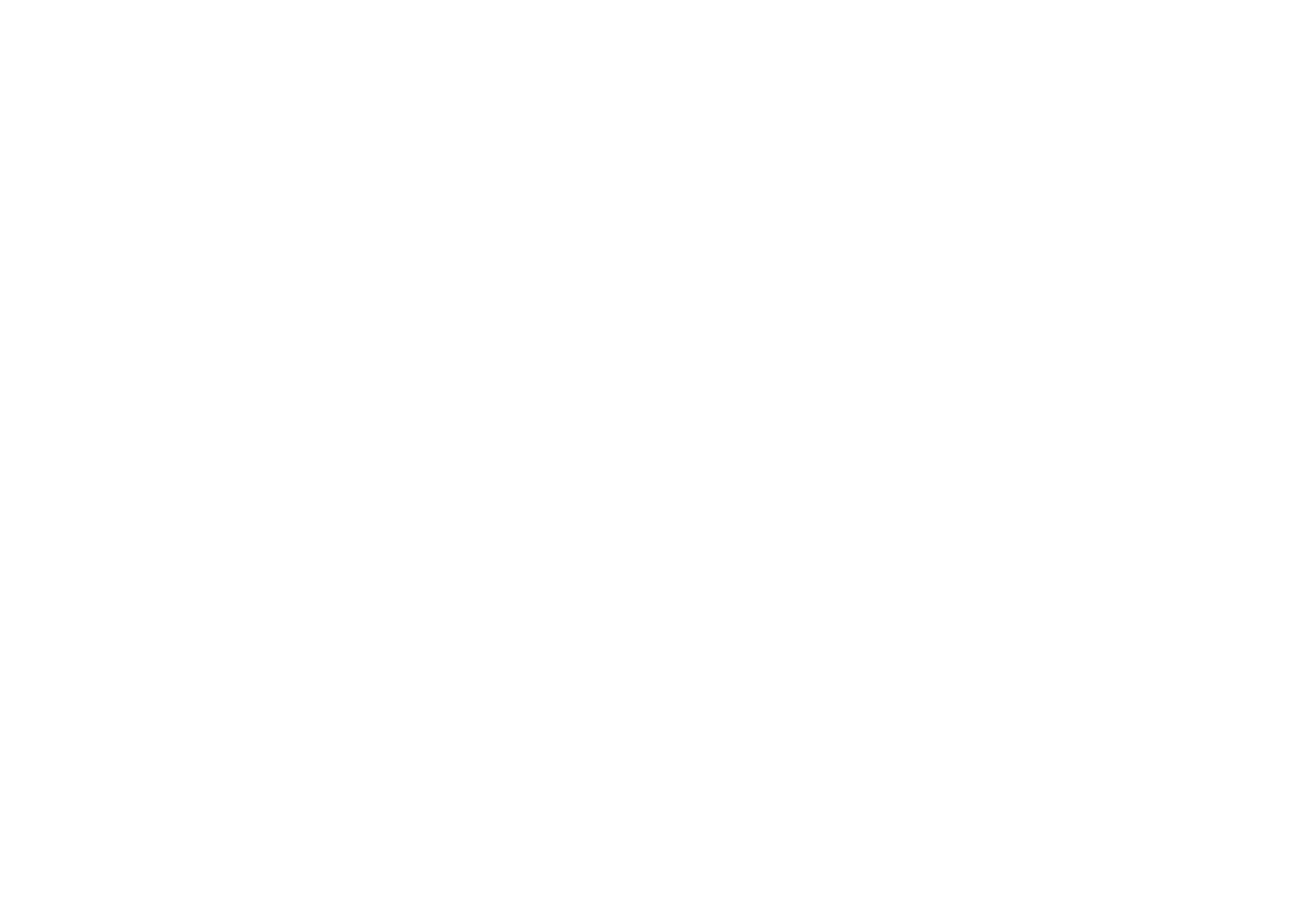| Year     | Autumn                                      |                              | Spring                       |                    | Summer                                                |                                           |
|----------|---------------------------------------------|------------------------------|------------------------------|--------------------|-------------------------------------------------------|-------------------------------------------|
| Group    |                                             |                              |                              |                    |                                                       |                                           |
| Y3       | <b>Computing systems</b>                    | <b>Programming/Coding</b>    | <b>Programming A</b>         | Programming /      | <b>Creating Media</b>                                 | <b>Data and Information</b>               |
|          | and Networks                                | Algorithms - sequences:      |                              | Coding             | Desktop Publishing                                    | Branching Databases.                      |
|          |                                             | Code. org Course C           | Sequence in Music            |                    |                                                       |                                           |
|          | Connecting                                  |                              | (Scratch)                    | Algorithms-        | National Centre for                                   | National Centre for                       |
|          | Computers                                   |                              |                              | sequences: Code.   | <b>Computing Education</b>                            | <b>Computing Education</b>                |
|          |                                             |                              | National Centre for          | org Course C       | Planning                                              | Planning                                  |
|          | National Centre for                         |                              | Computing                    |                    |                                                       |                                           |
|          | <b>Computing Education</b>                  |                              | Education                    |                    | See Learning Graph (Can                               |                                           |
|          | Planning                                    |                              |                              |                    | use Adobe Spark, Canva                                |                                           |
|          |                                             |                              | See Learning Graph           |                    | or MS Publisher -                                     |                                           |
|          |                                             |                              |                              |                    | <b>Computing Lead</b>                                 |                                           |
|          |                                             |                              |                              |                    | recommends Canva)                                     |                                           |
| Core     | -To understand the                          | -Develop sequential          | To use<br>$\blacksquare$     | -Students loop     | -To understand the                                    | -To explore questions with                |
| Learning | computing processes                         | algorithms to move a bird    | scratch                      | new actions        | terms 'text' and 'images'.                            | yes or no answers, and                    |
|          | of input, process and                       | from one side of a maze      | online and                   | -Children to build | -To understand different                              | how these can be used to                  |
|          | output.                                     | to the pig at the other      | save their                   | their own          | types of desktop                                      | identify and compare                      |
|          | -To describe a simple                       | side. To do this they will   | work                         | animated game.     | publishing.                                           | objects.                                  |
|          | process                                     | stack code blocks together   | https://scrat                | -Students will     | -Learners will think about                            | -To arrange objects in a                  |
|          | -To design a digital                        | in a linear sequence,        | ch.mit.edu                   | collect data from  | how to make careful                                   | tree structure.                           |
|          | device.                                     | making them move             | To program                   | a Play Lab project | choices regarding font                                | -To order objects/images                  |
|          | -To understand the                          | straight, turn left, or turn | sprites                      | and visualize it   | size, colour, and type in                             | in a branching database                   |
|          | benefits and                                | right.                       | To                           | using different    | an invitation. The use of                             | structure.                                |
|          | disadvantages of                            | -To encounter pre-written    | understand                   | graphs.            | the Return, Backspace,                                | -To explain that questions                |
|          | using digital devices                       | code that contains           | and create                   |                    | and Shift keys will be                                | need to be ordered                        |
|          | compared to non-                            | mistakes. They will need     | sequences                    |                    | explored and learners                                 | carefully to split objects                |
|          | digital tools.                              | to step through the          | To order<br>$\blacksquare$   |                    | will be taught how to                                 | into similarly sized groups.              |
|          | -To understand the                          | existing code to identify    | commands                     |                    | type age-appropriate                                  | -To identify objects using a              |
|          | benefit of connecting                       | errors.                      | To combine<br>$\blacksquare$ |                    | punctuation marks.                                    | branching database.                       |
|          | digital devices                             | -Use loops to help BB-8      | motion and<br>sound in       |                    | -To build on the typing<br>skills learned in the Year | -To compare the<br>information shown in a |
|          | through wires for                           | efficiently traverse a       |                              |                    |                                                       |                                           |
|          | desktops, WI-FI for<br>Laptops and tablets, | maze.                        | one                          |                    | 1 'Digital painting' unit.<br>-To understand and use  | pictogram with a<br>branching database.   |
|          | and mobile phone                            |                              | sequence<br>To create a      |                    | 'templates', 'orientation'                            |                                           |
|          |                                             |                              |                              |                    |                                                       |                                           |
|          | networks for phones.                        |                              | musical                      |                    | and 'placeholders' within                             |                                           |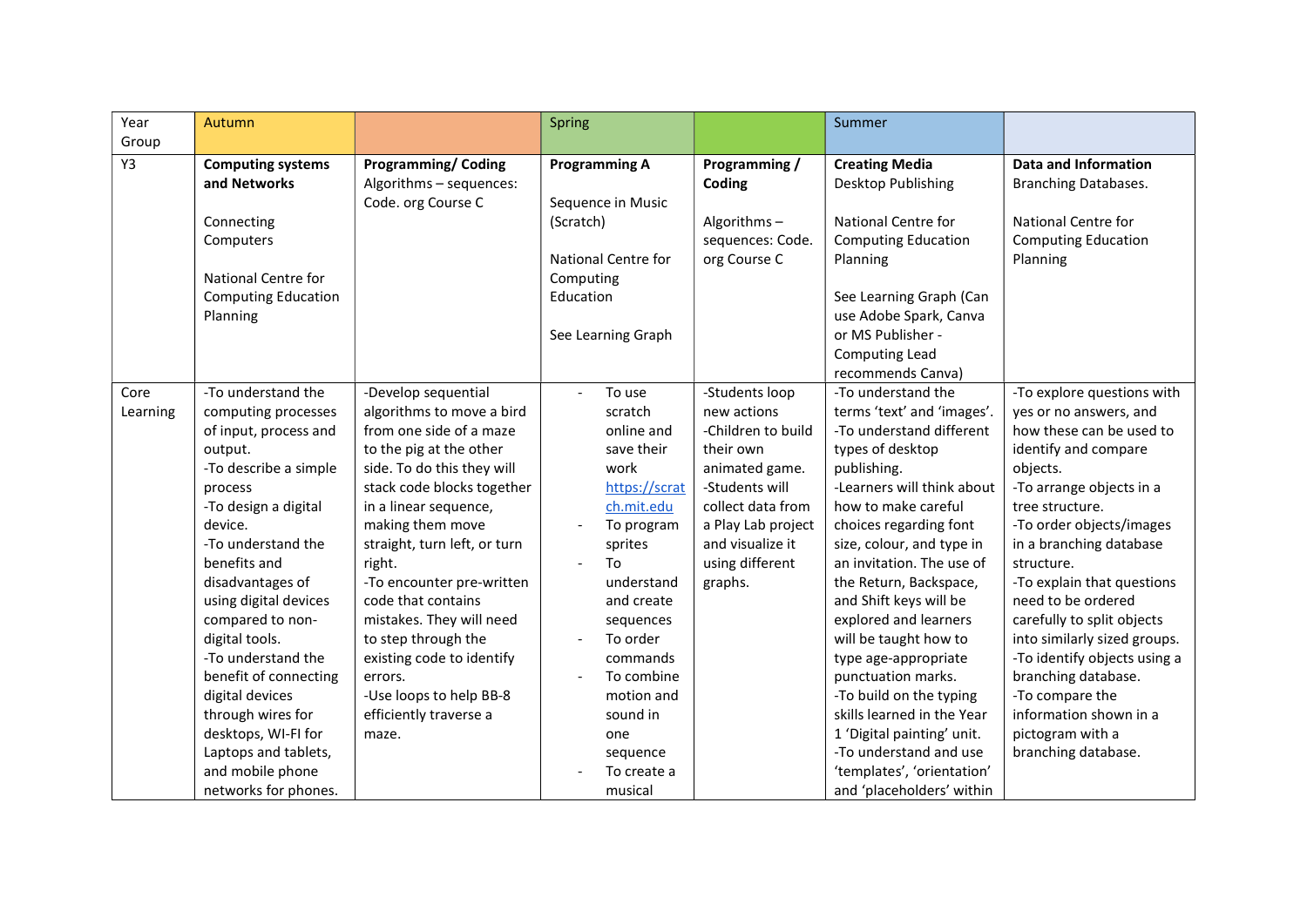| -To understand how    | instrument  | desktop publishing    |  |
|-----------------------|-------------|-----------------------|--|
| and why devices are   | in scratch. | software.             |  |
| connected to form a   |             | -To create a magazine |  |
| network.              |             | template.             |  |
| -To introduce key     |             | -To understand that   |  |
| components in a       |             | layouts can be edited |  |
| network including the |             | once text and images  |  |
| server and Wireless   |             | have been inserted.   |  |
| access points (WAPs   |             |                       |  |
| for Wi-Fi boxes)      |             |                       |  |
| - To apply            |             |                       |  |
| understanding of      |             |                       |  |
| networks to a real    |             |                       |  |
| word example (Our     |             |                       |  |
| school).              |             |                       |  |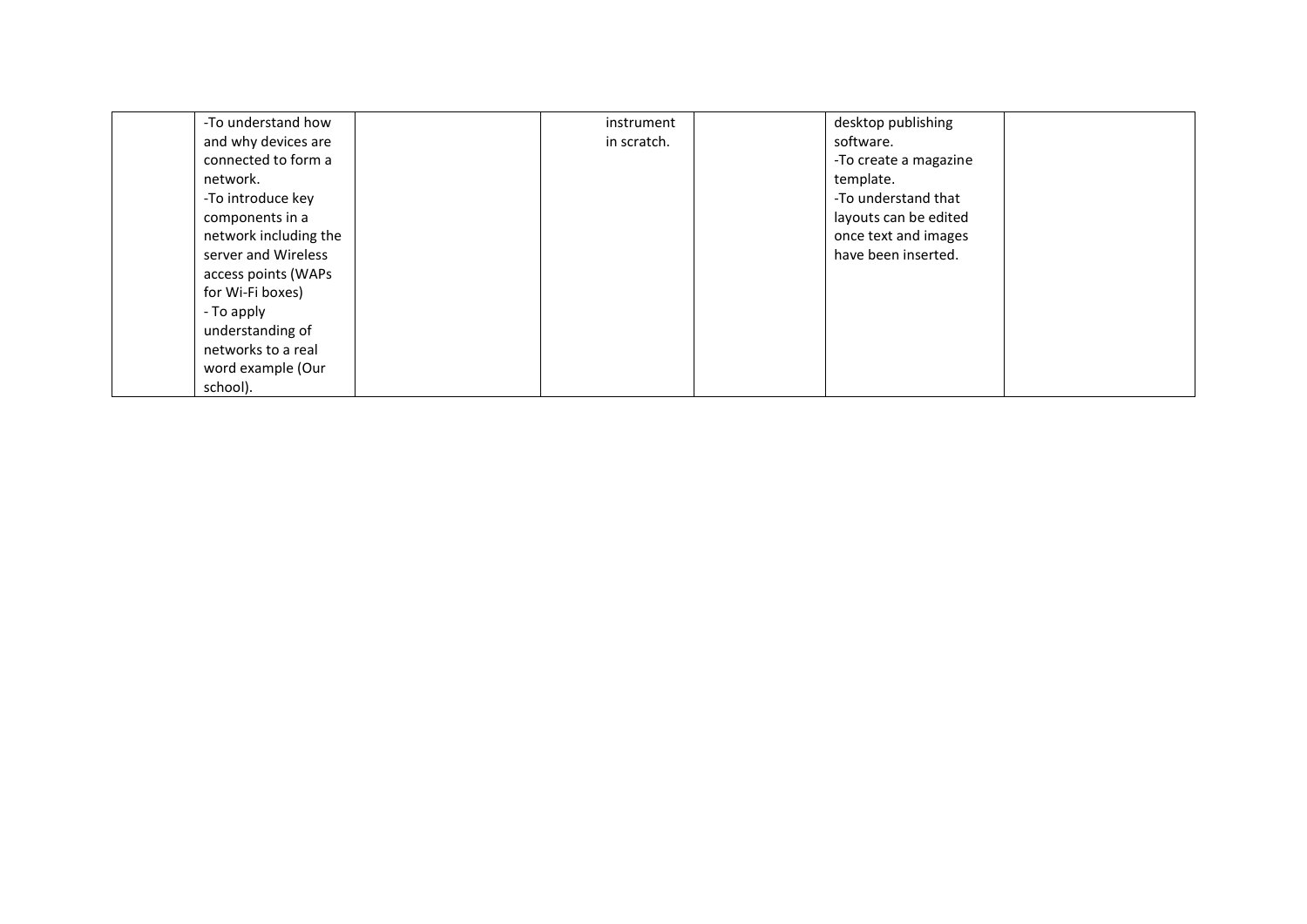| Year     | Autumn             |                       | Spring                                        |                       | Summer                     |                            |
|----------|--------------------|-----------------------|-----------------------------------------------|-----------------------|----------------------------|----------------------------|
| Group    |                    |                       |                                               |                       |                            |                            |
| Year 4   | <b>Computing</b>   | <b>Creating Media</b> | <b>Programming/Coding</b>                     | <b>Creating Media</b> | Data and                   | <b>Programming A</b>       |
|          | <b>Systems and</b> | - Image editing.      | CS Fundamentals for Elementary                | Audacity - Sound      | <b>Information</b>         |                            |
|          | <b>Networks</b>    |                       | Course D                                      | recording and         |                            | Repetition in Shapes -     |
|          | The Internet       |                       | 18 lessons CS Fundamentals                    | editing, linked to    | Data Logging               | Logo                       |
|          |                    |                       |                                               | topic.                |                            |                            |
|          | National           |                       |                                               |                       | National Centre for        | National Centre for        |
|          | Centre for         |                       |                                               |                       | <b>Computing Education</b> | <b>Computing Education</b> |
|          | Computing          |                       |                                               |                       | Planning                   | Planning                   |
|          | Education          |                       |                                               |                       |                            |                            |
| Core     | -To understand     | -to understand        | -Students use symbols to instruct each other  | -Plan what to         | -To understand what        | -To understand basic       |
| Learning | how a network      | that a lot of         | to colour squares on graph paper by           | explain from their    | data can be collected      | Logo commands.             |
|          | can share          | images are            | "programming" one another to draw             | topic information.    | and how it is              | -To read and write         |
|          | messages with      | 'fake' and have       | pictures.                                     | -Basic interview      | collected.                 | basic Logo code.           |
|          | another            | been                  | -students will practice their sequencing and  | skills.               | -To understand             | -Create algorithms - a     |
|          | network to         | airbrushed or         | debugging skills in maze puzzles.             | -Record narrative     | questions that can         | precise set of ordered     |
|          | form the           | edited in some        | -practice debugging in the "collector"        | in the style of a     | and can't be               | instructions, which        |
|          | internet.          | way.                  | environment. Students will get to practice    | radio DJ.             | answered using             | can be turned into         |
|          | -To understand     | -Choosing             | reading and editing code to fix puzzles with  | -Input recorded       | available data.            | code.                      |
|          | what should be     | background            | simple algorithms, loops and nested loops.    | audio into twisted    | -To build on the idea      | -To debug my own           |
|          | kept in and out    | -importing my         | -learn what events are and how programmers    | wave audio editor     | of collecting data         | code by finding and        |
|          | of a network       | taken picture         | use them in video games. Students will build  | or similar.           | over time, and be          | fixing any errors that I   |
|          | to keep safe.      | -Use the wand         | a game that they can customize with           | -Edit mistakes out.   | introduced to the          | spot.                      |
|          | -To explore        | tool to cut           | different speeds and sounds.                  | -Overlap music as if  | idea of collecting         | -Create algorithms for     |
|          | what can be        | around an             | -practice using events to build a game that   | a radio DJ            | data automatically         | drawing a square.          |
|          | shared on the      | abject in an          | they can share.                               | -Export as MP3.       | using computers            | -To program a square       |
|          | World Wide         | image.                | -program an interactive dance party.          |                       | such as data loggers.      | the 'long' way, and        |
|          | Web and            | -To place             | -Draw shapes with loops building on the       |                       | -Computers can             | recognise the              |
|          | where              | images                | understanding of loops from previous          |                       | capture data from          | repeated pattern           |
|          | websites are       | correctly.            | learning and doubling as a debugging exercise |                       | the physical world         | within a square.           |
|          | stored.            | To export image       | for extra problem-solving practice.           |                       | using input devices        | -Use the repeat            |
|          | -consider what     | and save in           | -learn how to program a loop inside of        |                       | called 'sensors'.          | command within Logo        |
|          | content can be     | correct google        | another loop.                                 |                       | -Sensors can be            | to program squares         |
|          | added to           | drive folder.         | -To undersatand what a conditional is         |                       | connected to data          | the 'short' way.           |
|          | websites and       |                       | -To code with conditionals                    |                       | loggers, which can         |                            |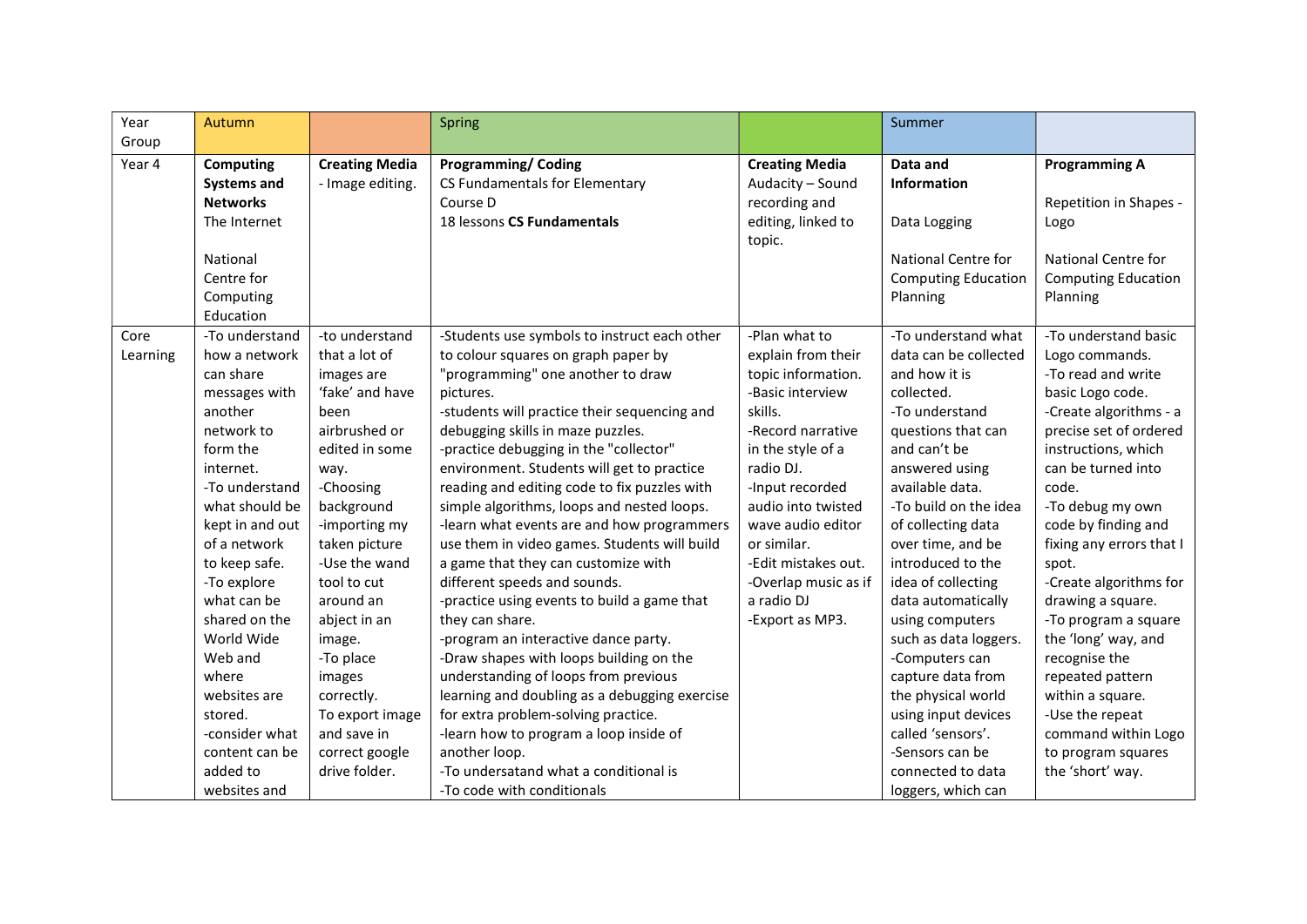| what factors    | -Allow children to write code that functions    | automatically collect  | -To use count-        |
|-----------------|-------------------------------------------------|------------------------|-----------------------|
| they should     | differently depending on the specific           | data.                  | controlled loops in a |
| consider        | conditions the program encounters.              | -To record data at set | range of contexts.    |
| before adding   | -To learn about "until" loops. Students will    | moments in time and    | -To trace code to     |
| content to a    | build programs that have the main character     | draw parallels with    | predict which shapes  |
| website.        | repeat actions "until" they reach their desired | the data points that a | will be drawn, and    |
| (WWW)           | stopping point.                                 | data logger captures   | they will modify      |
| -To explore     |                                                 | at regular intervals.  | existing code by      |
| who owns the    |                                                 | -To open an existing   | changing values       |
| content on the  |                                                 | data file and use      | within the code       |
| World Wide      |                                                 | software to find out   | snippet.              |
| Web.            |                                                 | key information. - To  | -To break down        |
| (Copyright)     |                                                 | analyse a data file    | everyday tasks into   |
| -To understand  |                                                 | which is a five-hour   | smaller parts and     |
| not everything  |                                                 | log of hot water       | think about how code  |
| they see on     |                                                 | cooling to room        | snippets can be       |
| the internet is |                                                 | temperature.           | broken down to make   |
| true, honest,   |                                                 | -Think about           | them easier to plan   |
| or accurate.    |                                                 | questions that can be  | and work with.        |
| -To review      |                                                 | answered using         | -create, name, and    |
| images and      |                                                 | collected data.        | call procedures in    |
| decide          |                                                 | -Access and review     | Logo.                 |
| whether or not  |                                                 | the data that they     | -To create a program  |
| they are real,  |                                                 | have collected using   | containing a count-   |
| before looking  |                                                 | a data logger.         | controlled loop.      |
| at why web      |                                                 |                        |                       |
| searches can    |                                                 |                        |                       |
| return          |                                                 |                        |                       |
| ambiguous       |                                                 |                        |                       |
| (and            |                                                 |                        |                       |
| sometimes       |                                                 |                        |                       |
| misleading)     |                                                 |                        |                       |
| results.        |                                                 |                        |                       |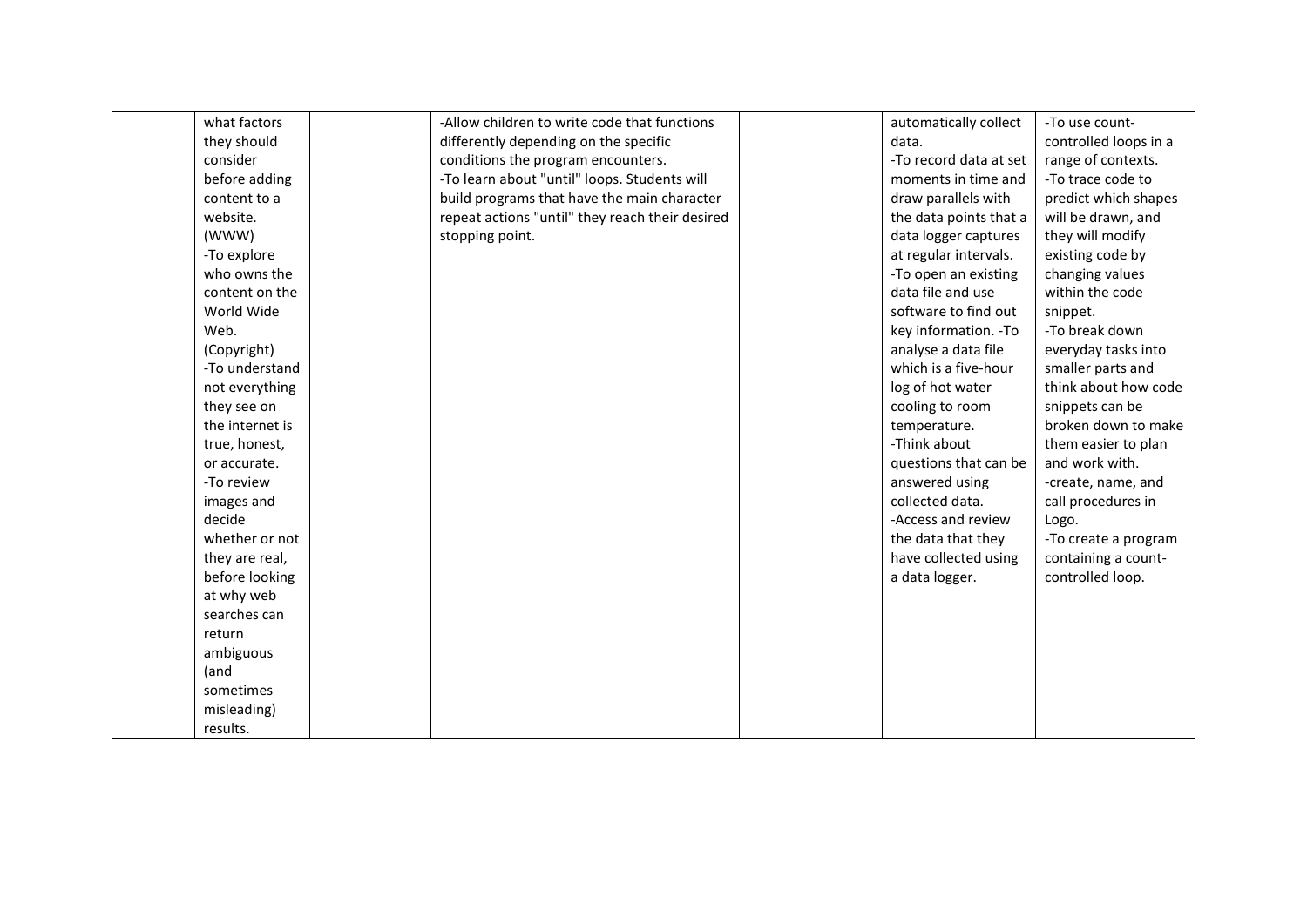| Year             | Autumn                                                                                                                                                                                                                                                                                                                                                                                                                                                     |                                                                                                                                                                                                                                                                                                                             | Spring                                                                                                                                                                                                                                                                                                                                                     |                                                                                                                                                                                                                                                                                                                                                                   | Summer                                                                                                                                                                                                                                                                  |                                                                                                                                                                                                                           |
|------------------|------------------------------------------------------------------------------------------------------------------------------------------------------------------------------------------------------------------------------------------------------------------------------------------------------------------------------------------------------------------------------------------------------------------------------------------------------------|-----------------------------------------------------------------------------------------------------------------------------------------------------------------------------------------------------------------------------------------------------------------------------------------------------------------------------|------------------------------------------------------------------------------------------------------------------------------------------------------------------------------------------------------------------------------------------------------------------------------------------------------------------------------------------------------------|-------------------------------------------------------------------------------------------------------------------------------------------------------------------------------------------------------------------------------------------------------------------------------------------------------------------------------------------------------------------|-------------------------------------------------------------------------------------------------------------------------------------------------------------------------------------------------------------------------------------------------------------------------|---------------------------------------------------------------------------------------------------------------------------------------------------------------------------------------------------------------------------|
| Group            |                                                                                                                                                                                                                                                                                                                                                                                                                                                            |                                                                                                                                                                                                                                                                                                                             |                                                                                                                                                                                                                                                                                                                                                            |                                                                                                                                                                                                                                                                                                                                                                   |                                                                                                                                                                                                                                                                         |                                                                                                                                                                                                                           |
| Year 5           | <b>Computing Systems</b><br>and Networks<br>Sharing Information<br>National Centre for<br><b>Computing Education</b><br>Planning                                                                                                                                                                                                                                                                                                                           | Coding<br>CS Fundamentals for<br>Elementary<br>Course E<br>18 lessons<br><b>OR CS Fundamentals</b><br><b>International Course 3</b>                                                                                                                                                                                         | Data and<br><b>Information</b><br>Flat File<br>Databases -<br>Planning from<br><b>National Centre</b><br>for Computing<br>Education.<br>See learning<br>graph for this<br>unit.                                                                                                                                                                            | <b>Programming A -</b><br>Selection in<br>Physical<br>Computing<br><b>National Centre</b><br>for Computing<br>Education<br>Planning                                                                                                                                                                                                                               | <b>Creating Media -</b><br>Animation - Using Google<br>Slides/ Lego stop motion<br>maker to create Stop<br>Animation.<br>Or Creating Media -<br>Video Editing unit from<br>National Centre for<br><b>Computing Education</b><br>Planning                                | Coding<br>CS Fundamentals for<br>Elementary<br>Course E<br>18 lessons<br><b>OR CS Fundamentals</b><br><b>International Course 3</b>                                                                                       |
| Core<br>Learning | -To develop their<br>understanding of<br>components working<br>together to make a<br>whole. They will<br>outline how digital<br>systems might work<br>and the physical and<br>electronic<br>connections that<br>exist.<br>-To consider how<br>larger computer<br>systems work.<br>-Learners will consider<br>how devices and<br>processes are<br>connected.<br>-To understand that<br>parts of a computer<br>system are not always<br>in the same place or | -Code with sprites, using<br>blocked based programming<br>to make simple animations<br>and games, recapping on<br>LKS2 understanding.<br>-Digital citizenship - private<br>and personal information<br>- students will create intricate<br>designs using the Artist.<br>-To create their own designs<br>using nested loops. | -Create and save<br>a new google<br>sheets document<br>in the correct<br>place.<br>-To understand<br>what a database<br>is, by creating a<br>paper version of<br>a record card<br>database.<br>-To use a<br>computer based<br>database to<br>examine how<br>data can be<br>recorded, stored<br>and viewed.<br>-a database<br>consists of<br>'records', and | -To become<br>familiar with the<br>Crumble<br>controller.<br>-To connect a<br>sparkle to a<br>crumble, and<br>program the<br>crumble to make<br>the sparkle flash<br>different colours.<br>-To connect a<br>Sparkle and<br>Motor to the<br>crumble<br>controller.<br>-To design<br>sequences of<br>actions for these<br>components.<br>-To use<br>conditions, and | -To plan a narrative to<br>record.<br>-Create lego or other<br>models to use in video.<br>-To hold the camera still<br>or the 'onion skin' effect<br>will occur.<br>-Edit voice/ sound or<br>music over the top of the<br>video.<br>-Remove unwanted<br>frame of video. | -To understand why<br>combining chunks of code<br>into functions can be<br>helpful.<br>-To understand how<br>functions can be helpful!<br>- To use functions with the<br>Artist.<br>- Use conditionals with<br>functions. |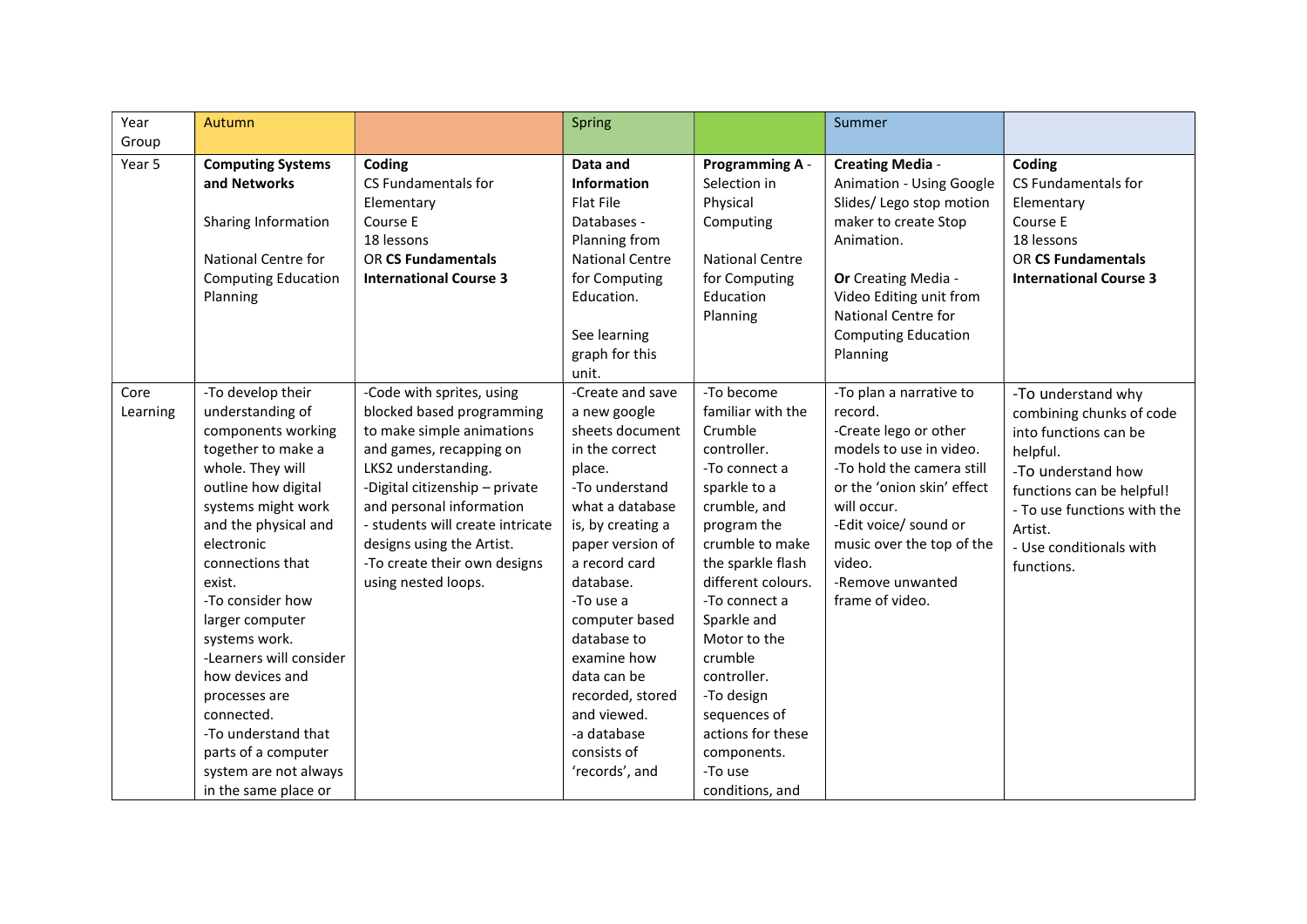| country. Instead,       | that each record    | understand how      |  |
|-------------------------|---------------------|---------------------|--|
| those parts of a        | contains 'fields'.  | they can be used    |  |
| system must transfer    | - To search         | in programs to      |  |
| information using the   | Databases.          | control their       |  |
| internet.               | -To use 'grouping'  | flow. - To identify |  |
| - To build on the       | and 'sorting' to    | conditions in       |  |
| introduction to the     | answer questions    | statements,         |  |
| internet in the Year 4  | from data.          | stating if they are |  |
| 'What is the internet?' | -To create charts   | true or false.      |  |
| unit, adding            | from Data.          | -To use a           |  |
| awareness of IP         | -To use a real life | Crumble switch,     |  |
| addresses and the       | database to         | and learn how it    |  |
| rules (protocols) that  | answer              | can provide the     |  |
| computers have for      | meaningful          | Crumble             |  |
| communicating with      | questions within    | controller with an  |  |
| one another.            | context.            | input that can be   |  |
| -To consider how        |                     | used as a           |  |
| people can work         |                     | condition.          |  |
|                         |                     |                     |  |
| together when they      |                     | -To understand      |  |
| are not in the same     |                     | how to write        |  |
| location. This task     |                     | programs that       |  |
| builds on the Year 3    |                     | use an input as a   |  |
| 'Desktop publishing'    |                     | condition.          |  |
| unit.                   |                     |                     |  |
| To develop their own    |                     |                     |  |
| ideas of good           |                     |                     |  |
| collective working      |                     |                     |  |
| practices online.       |                     |                     |  |
| -reusing and            |                     |                     |  |
| modifying work done     |                     |                     |  |
| by someone else.        |                     |                     |  |
| (Using someone else's   |                     |                     |  |
| work needs to be        |                     |                     |  |
| done within the         |                     |                     |  |
| bounds of copyright     |                     |                     |  |
| and with the relevant   |                     |                     |  |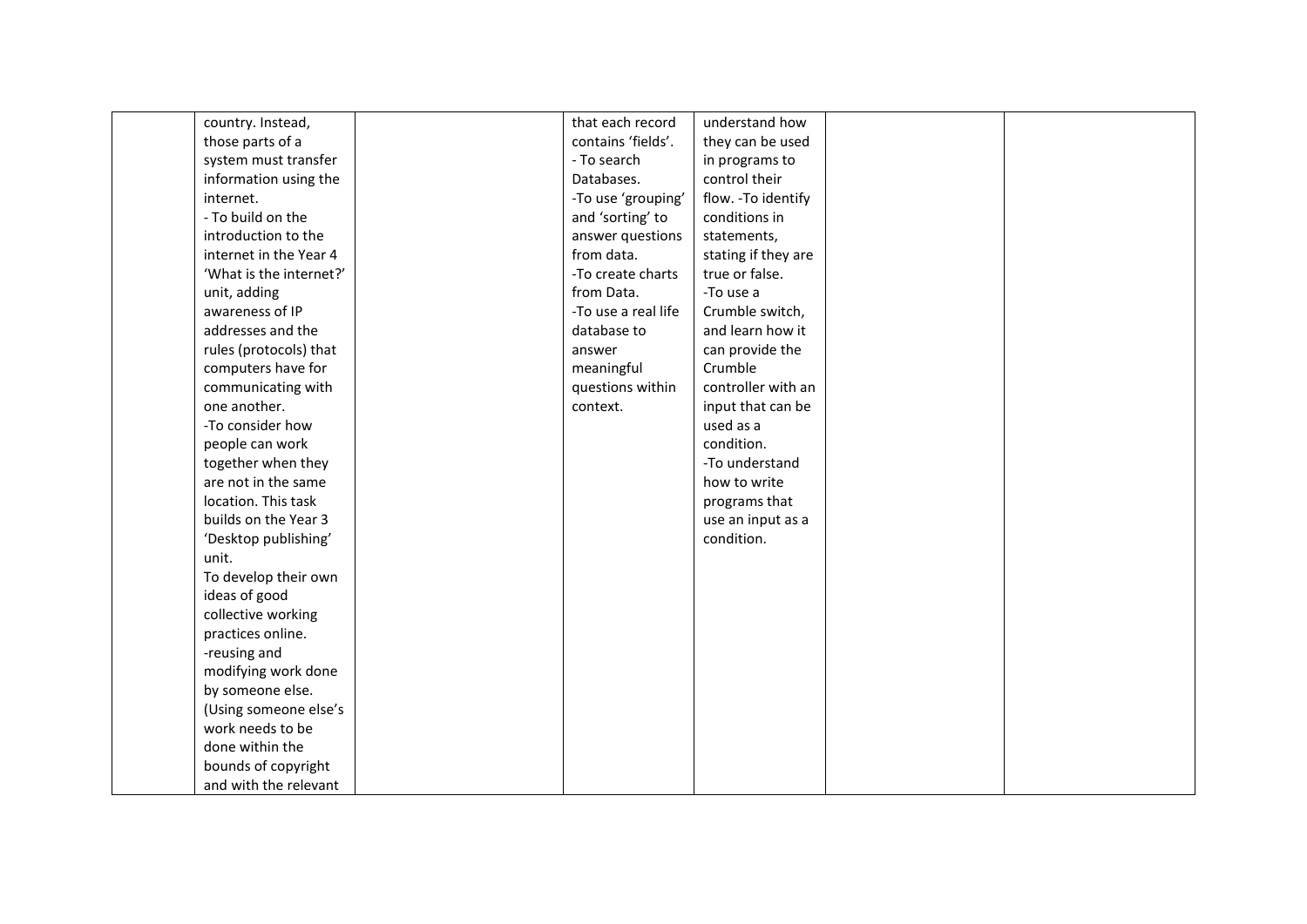| permissions.) This    |  |  |  |
|-----------------------|--|--|--|
| lesson uses the       |  |  |  |
| Scratch programming   |  |  |  |
| tool, which allows    |  |  |  |
| learners to use other |  |  |  |
| people's work.        |  |  |  |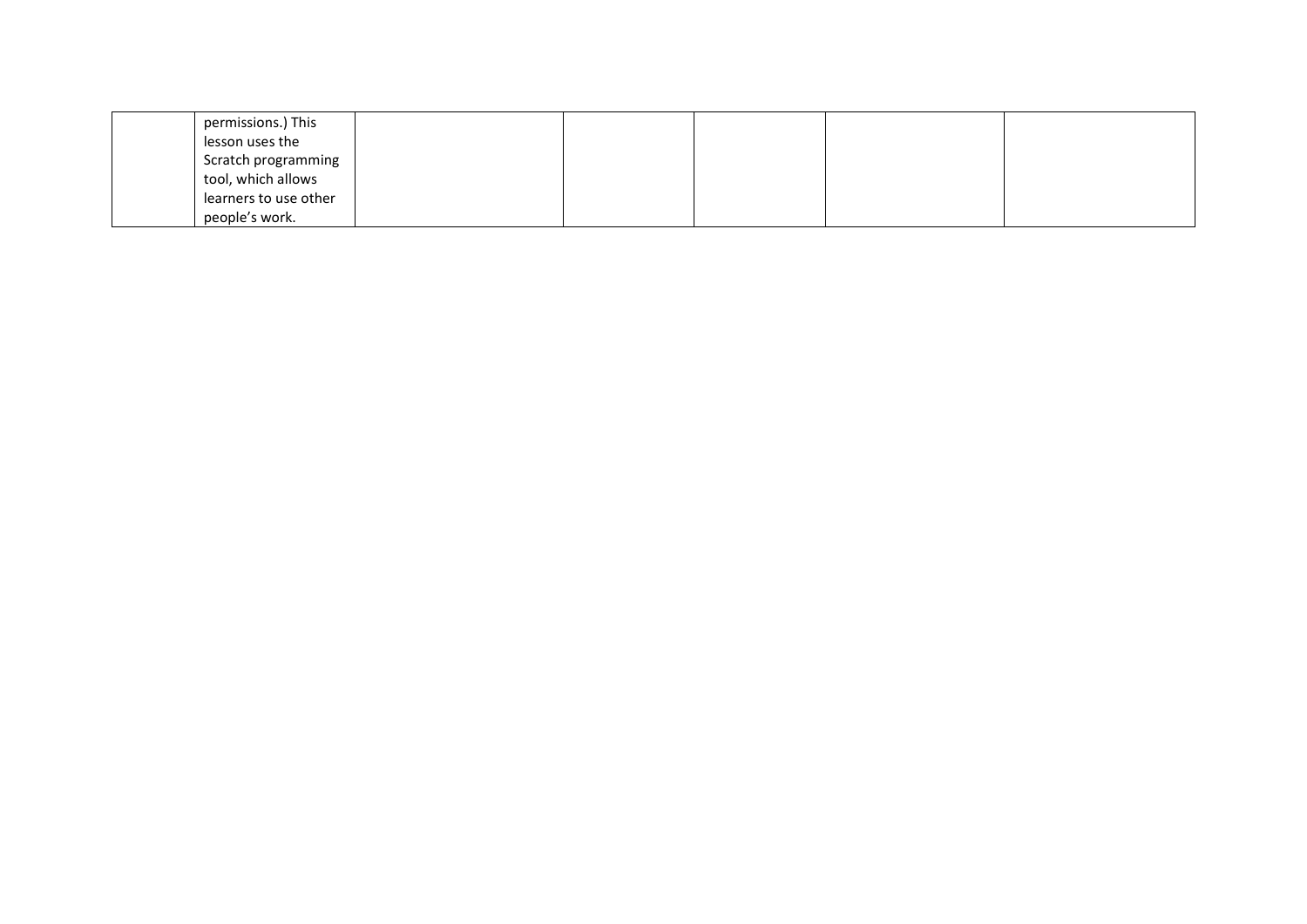| Year     | Autumn                                     |                            | Spring                               |                                                 | Summer                     |                                                  |
|----------|--------------------------------------------|----------------------------|--------------------------------------|-------------------------------------------------|----------------------------|--------------------------------------------------|
| Group    |                                            |                            |                                      |                                                 |                            |                                                  |
| Year 6   | <b>Computing Systems</b>                   | <b>Creating Media</b>      | <b>Programming A</b>                 | Data and                                        | <b>Creating Media</b>      | <b>Programming B - Sensing</b>                   |
|          | and Networks                               |                            |                                      | Information                                     | 3D Modeling - National     |                                                  |
|          |                                            | Google Sites creation      | Selection in Physical                |                                                 | Centre for Computing       | National Centre for                              |
|          | Communication.                             | on Ancient Benin,          | Computing                            | Spreadsheets                                    | <b>Education Planning.</b> | <b>Computing Education</b>                       |
|          |                                            | <b>Calshot and Ancient</b> |                                      |                                                 |                            |                                                  |
|          | National Centre for                        | Sumer.                     | National Centre for                  |                                                 | See Unit Learning Graph    | This unit is the final KS2                       |
|          | <b>Computing Education</b>                 |                            | <b>Computing Education</b>           |                                                 | for more key skills.       | programming unit and                             |
|          | Planning                                   |                            | Planning                             |                                                 |                            | brings together elements                         |
|          |                                            |                            |                                      |                                                 |                            | of all the four                                  |
|          | Pixels, how screens<br>work and how videos |                            |                                      |                                                 |                            | programming constructs:<br>sequence from Year 3, |
|          | work in                                    |                            |                                      |                                                 |                            | repetition from Year 4,                          |
|          | understanding                              |                            |                                      |                                                 |                            | selection from Year 5, and                       |
|          | technology.                                |                            |                                      |                                                 |                            | variables (introduced in                         |
|          |                                            |                            |                                      |                                                 |                            | Year 6 - 'Programming A'.                        |
| Core     | - Understand how                           | -Lay out a website         | -To make sprites.                    | Begin to use the SUM                            | -To login with             | -To create a program to                          |
| Learning | screens work by                            | menu with pages.           | - Students will write                | function for a specific                         | tinkercad.com with their   | run on a controllable                            |
|          | understanding what a                       | -Inputting images          | programs that respond to             | a purpose, such as<br>calculating a League      | own google logins.         | device (Micro:Bit).                              |
|          | pixel is.                                  | -Hyperlinks to             | timed events and user                | Table.                                          | <b>Planning</b>            | -To explain that selection                       |
|          | -Used excel to create                      | internal and external      | input.                               | Order data using the                            | -To create a drawing       | can control the flow of a                        |
|          | pixel art by making                        | websites                   | -To create a virtual pet             | Sort function and                               | identifying the 3D shapes  | program                                          |
|          | each cell square and                       | -Think about who the       | with sprites and the code            | produce a graph to<br>present the data.         | required to produce the    | -To update a variable with                       |
|          | filling each square in a                   | chn are writing to as      | they have learnt in KS2.             | Children will create                            | model are identified.      | a user input                                     |
|          | different colour.                          | a reader of their          | - use fill-in-the-blank              | totals and averages                             | <b>Manipulation of 3D</b>  | -To use a conditional                            |
|          |                                            | website.                   | stories (similar to Mad              | for existing data; sort<br>according to either  | objects                    | statement to compare a                           |
|          |                                            | -How to clearly            | Libs <sup>®</sup> ) as a context for | column then add or                              | - A drawing identifying    | variable to a value                              |
|          |                                            | layout images and          | understanding how                    | edit the data by                                | the 3D shapes required     | E.g I can use an operand                         |
|          |                                            | text.                      | computers take and store             | following                                       | to produce the model       | (e.g. $\leftarrow$ =) in an if, then             |
|          |                                            | -Edit headers for          | input from a user, then              | instructions. Begin to<br>understand the        | are identified.            | statement                                        |
|          |                                            | each website page.         | use it later as a program            | benefit of automatic                            | Placing and grouping of    | -To design a project that                        |
|          | -To identify how to                        |                            | runs.                                | recalculation when                              | <b>3D Objects</b>          | uses inputs and outputs on                       |
|          | use a search engine,                       |                            | -To understand and code              | editing. Children are<br>given an investigation | -3D objects are grouped    | a controllable device                            |
|          |                                            |                            | for variables with a user in         | where the solution to                           | together.                  |                                                  |
|          | refining my search                         |                            | a program.                           | a problem is best                               | <b>Evaluation</b>          |                                                  |